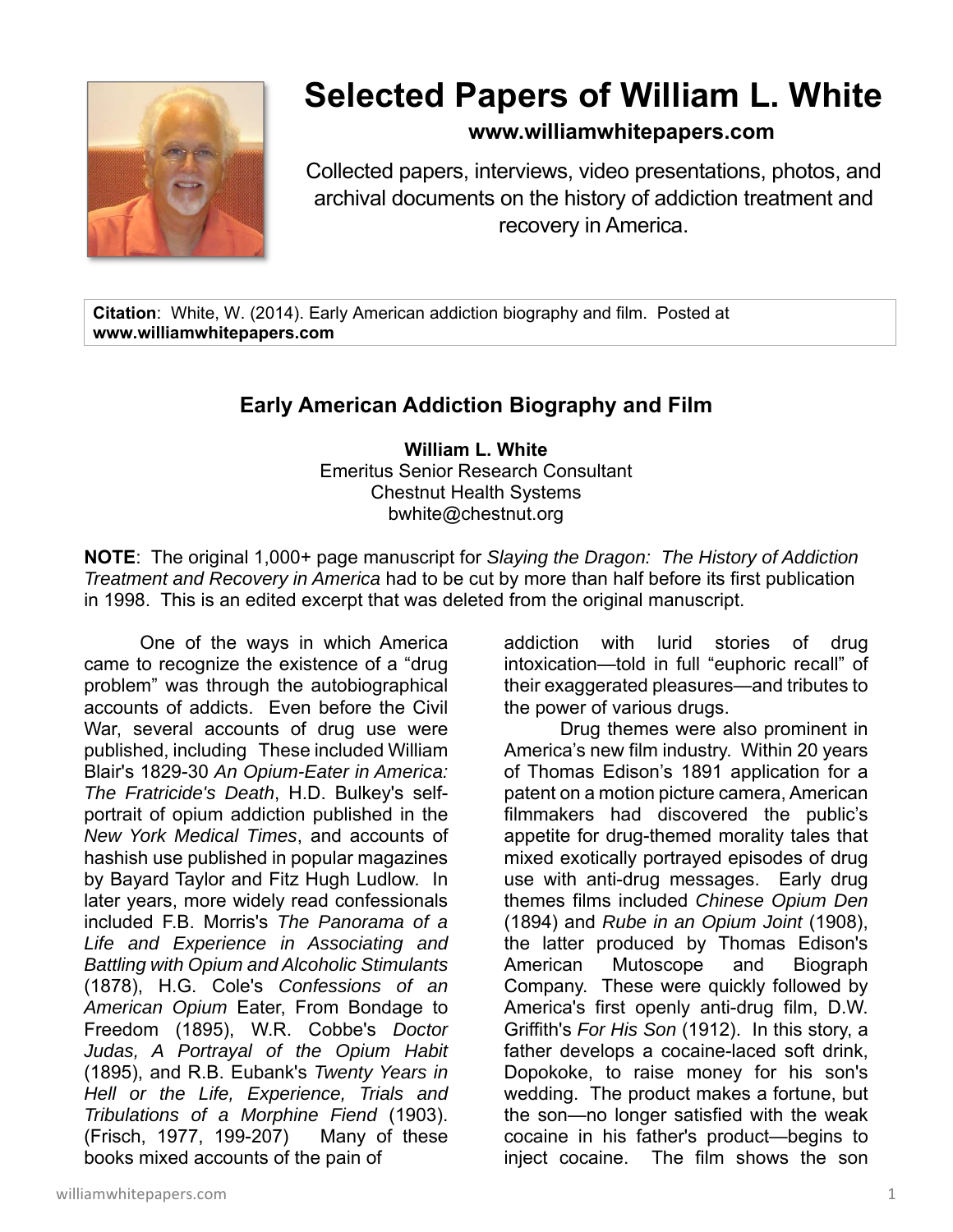aging, then dying within a few months of his first cocaine injection. Such falls from grace through drug use was the most common theme in early American drug movies.

Other early films that reflected the dramatic changes occurring in American drug laws included *The Opium Smuggler* (1912), *The Opium Smoker* (1913), *The Opium Smugglers* (1913), *Slaves of Morphine* (1913), *Dr. Killem's Dope* (1914), *Cocaine Traffic* (1914), *Morphia—The Death Drug* (1914), *The Drug Traffic* (1914), *The Drug Terror* (1914), *The Narcotic Spectre* (1914), *The Derelict* (1914), *The Accursed Drug* (1915), *The Secret Sin* (1915), *The Devil's Profession* (1915) *The Devil's Needle* (1916), *The Girl Who Didn't Care* (1916), *The Devil's Assistant* (1917), *Broken Blossoms* (1919), *The Yellow Claw* (1921), *The Drug Monster* (1923), and *Human Wreckage* (1923).

 Two themes in America's early drug films endured throughout the twentieth century. The first was the theme of druginduced sexual corruption. Films like *The Inside of the White Slave Traffic* (1913) graphically linked prostitution with drug use. *Morphia—The Death Drug* (1914) showed a lecherous doctor forcing morphine on his naive secretary. And *The Little Girl Next Door* (1923) told the familiar story of innocent youth caught up in a criminal opium ring. The second enduring theme was the portrayed link between drugs and foreign criminal conspirators. The villain roles in drug movies often symbolized the perceived foreign threat. Lon Chaney showed the transforming power of make-up by playing opium-smoking Chinese in such films as *Bits of Life* (1921), *Outside the Law* (1921) and *Shadows* (1922). In most of these early films, dope rings run by foreigners forced their evil product on innocent and vulnerable Americans.

Early American films also captured America's fascination with mythical drugs that could transform and enhance performance. Films portrayed drugs that gave strength (*Elixir of Life*, 1909), courage (*Elixir of Bravery*, 1910), happiness (*Instantaneous Nerve Powder*, 1909), and energy (*The Rapid Powder*, 1910). The

movies even showed drugs that could make people dance (*The Dancing Powder*, 1910). Particularly popular were films about drugs that heightened energy. Movies such as *Wonderful Pills* (1909), *Oh, That Tonic* (1910), *The Wonder Powders* (1912), and *The Two Powders* (1912) all portrayed drugs that gave people unquenchable energy. While the powers of America's newly emerging drugs were fictionally portrayed in these movies, there was also the underlying theme of danger and hidden evil. For example, the possibility that one might be drugged without knowing it with dire consequences was played out in movies like *The Doctored Beer* (1910), *Outwitted by a Child* (1910), and *Grandma's Sleeping Draught* (1912).

Media themes in the first two decades of the 20th century also demonized drugs in indirect ways. This was most evident in the two campaigns known as the "social hygiene movement" and the "social purity movement." The former sought to educate the public about venereal disease, and the latter aroused audiences with stories of young virgins who were seduced or kidnaped, then forced into prostitution through alcohol, drugs, or blackmail. These themes filled the newspapers and were dramatized in such stage plays as the 1913 Damaged Goods and in such early films as *Traffic in Souls* (1913), *White Slave Traffic* (1913), *The Great White Trail* (1913), *The Little Girl Next Door* (1916), and *Is Any Girl Safe?* (1916). In 1910, the social purity campaign led to the passage of the Mann Act, a federal law that forbade the transport of women into the country or across state lines for immoral purposes.

As America entered World War I (in 1917) and approached the beginning of alcohol prohibition (1919), the campaign in the media against other drugs intensified. Anything that threatened America's war effort—including drug addiction—was portrayed as unpatriotic. Through the constant linking of drugs with internal and external enemies, drugs were defined as un-American. In 1918 a number of articles in the New York Times charged German agents with smuggling drugs to American